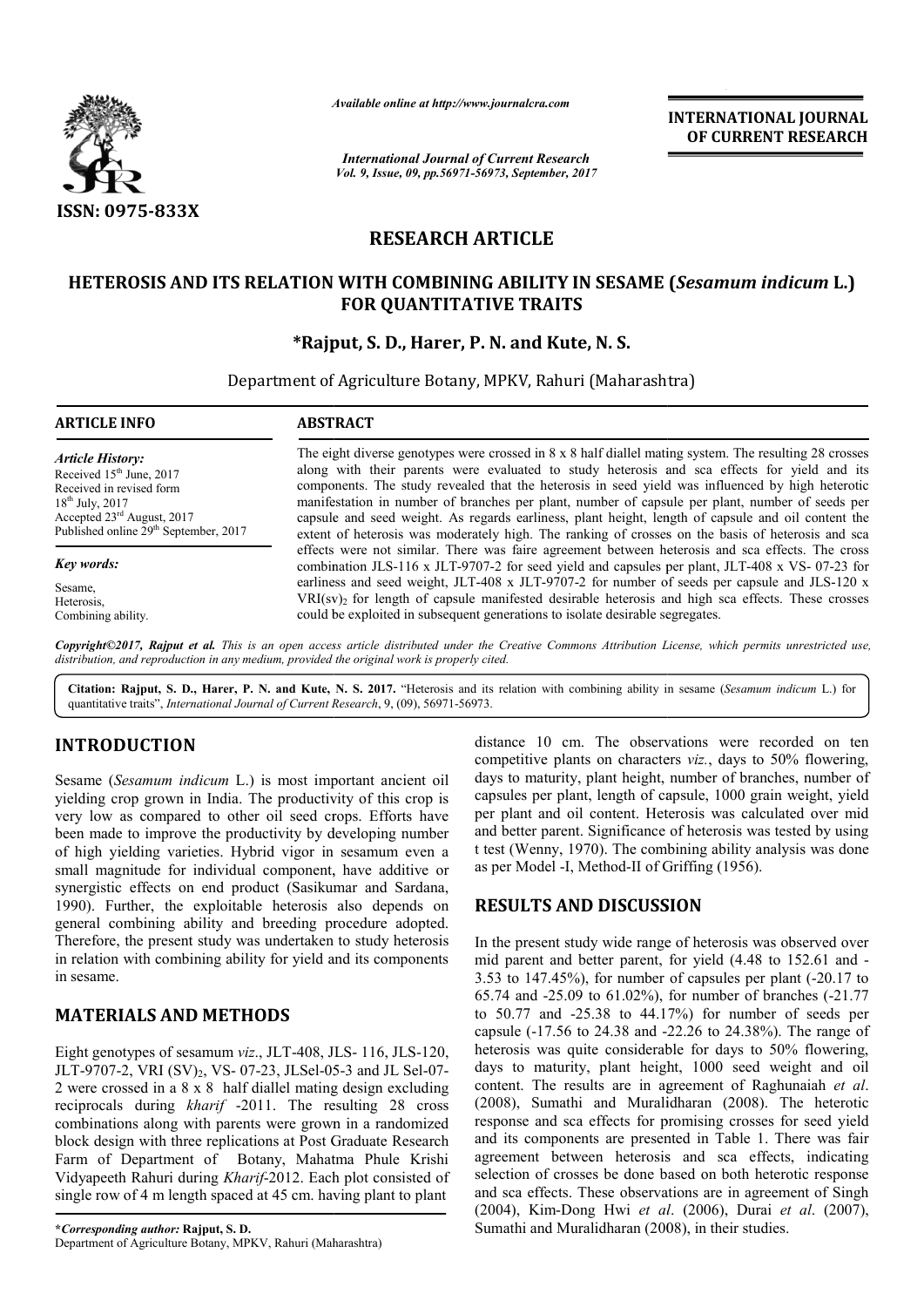|                |                                | Hetero-beltiosis(%) over S.P.       |                     |             |
|----------------|--------------------------------|-------------------------------------|---------------------|-------------|
| Sr. No.        | Character                      | Cross                               | Heterobeltiosis (%) | sca effects |
| 1              | No. of days for 50 % flowering | JLT-408x VS-07-23                   | $-21.03**$          | $-6.53**$   |
|                |                                | JLT-408 x VRI $(sv)$ ,              | $-14.49**$          | $-4.54**$   |
|                |                                | JLT-408 x JLT-9707-2                | $-11.87**$          | $-4.15$     |
| $\overline{2}$ | Days for maturity              | JLT-408x VS-07-23                   | $-9.91*$            | $-7.25**$   |
|                |                                | JLT-408 x JLT-9707-2                | $-8.27*$            | $-5.55*$    |
|                |                                | JLT-408 x VRI $(sv)$ ,              | $-3.81$             | $-2.579$    |
| 3              | Plant height (cm)              | JLT-408 x JL Sel-07-2               | $15.71**$           | $10.44**$   |
|                |                                | JLS-120x JLT-9707-2                 | $12.18*$            | 11.594**    |
|                |                                | JLS-116x JL Sel-07-2                | $10.27*$            | 5.303       |
| $\overline{4}$ | No. of branches per plant      | JLS-120x JLT-9707-2                 | 44.17**             | $1.25**$    |
|                |                                | JLSel-05-3x JL Sel-07-2             | 32.35**             | 0.00        |
|                |                                | VS-07-23x JLSel-05-3                | $31.34**$           | $1.11**$    |
| 5              | No. of capsules per plant      | JLT-408 x JLSel-05-3                | $61.02**$           | 25.122**    |
|                |                                | JLS-116x JLT-9707-2                 | 53.99**             | $44.00**$   |
|                |                                | JLS-120x JLT-9707-2                 | 35.06**             | 36.019**    |
| 6              | Length of capsule (cm)         | JLS-120 $x$ VRI $(sv)$ <sub>2</sub> | 6.33                | $0.34**$    |
|                |                                | JLS-120x VS-07-23                   | 4.07                | $0.156**$   |
|                |                                | JLT-408 x VRI $(sv)$ <sub>2</sub>   | 3.29                | 0.083       |
| 7              | No. of seeds per capsule       | JLT-408 x JLT-9707-2                | $24.37**$           | $9.00**$    |
|                |                                | JLT-9707-2 x JLSel-05-3             | $20.82**$           | $6.285**$   |
|                |                                | VS-07-23x JLSel-05-3                | $15.02**$           | $5.274**$   |
| 8              | Seed yield per plant (g)       | JLT-408 x JLSel-05-3                | 147.44**            | $3.206**$   |
|                |                                | JLSel-05-3x JL Sel-07-2             | 134.08**            | $5.78**$    |
|                |                                | JLS-116x JLT-9707-2                 | 98.71**             | $7.10**$    |
| 9              | $1000$ seed weight $(g)$       | JLS-116x JLT-9707-2                 | 13.29*              | $0.225*$    |
|                |                                | JLS-116 x JLSel-05-3                | 10.62               | $0.27*$     |
|                |                                | JLT-408x VS-07-23                   | 10.53               | $0.31**$    |
| 10             | Oil content $(\% )$            | VRI (sv) <sub>2</sub> x JL Sel-07-2 | 4.26                | 1.526       |
|                |                                | JLT-408 x JLSel-05-3                | 4.25                | $2.215*$    |
|                |                                | VS-07-23x JLSel-05-3                | 2.78                | $2.869**$   |

**Table 1. The heterotic response and sca effects for promising crosses for seed yield and its components**

\*, \*\* Significant at 5% and 1% level, respectively

**Table 2. Parents showing high** *gca* **in desirable direction for different traits**

| Sr. | No | Genotype                | No. of traits  | <i>gca</i> effects | Character                      |
|-----|----|-------------------------|----------------|--------------------|--------------------------------|
|     |    | <b>JLT-408</b>          |                | $-0.85**$          | No. of days for 50 % flowering |
|     |    | $JLS-116$               | J.             | $-1.23**$          | No. of days for 50 % flowering |
|     |    |                         |                | $0.052*$           | Length of capsule (cm)         |
|     |    |                         |                | $0.083*$           | $1000$ seed weight $(g)$       |
|     |    | JLT-9707-2              | 4              | $0.115**$          | Length of capsule (cm)         |
|     |    |                         |                | $1.758**$          | No. of seeds per capsule       |
|     |    |                         |                | $0.090*$           | 1000 seed weight $(g)$         |
|     |    |                         |                | $1.026**$          | Oil content $(\% )$            |
| 4   |    | $VRI$ (sv) <sub>2</sub> | 3              | $6.386**$          | Plant height (cm)              |
|     |    |                         |                | $0.678**$          | No. of branches per plant      |
|     |    |                         |                | $12.24**$          | No. of capsules per plant      |
| 5   |    | $VS - 07 - 23$          | $\overline{2}$ | $5.909**$          | Plant height (cm)              |
|     |    |                         |                | $0.942**$          | Yield per plant $(g)$          |
| 6   |    | $JLSel-05-3$            | $\overline{c}$ | $-0.982**$         | No. of days for 50 % flowering |
|     |    |                         |                | $1.177*$           | No. of seeds per capsule       |
|     |    | JLSel-07-2              | $\overline{c}$ | $-1.825**$         | No. of days for 50 % flowering |
|     |    |                         |                | $-2.522**$         | Days for maturity              |

\*, \*\* Significant at 5% and 1% level, respectively

In evaluation of hybrids, the crosses, JLT-408 x JLSel-05-3, JLSel-05-3x JL Sel-07-2 and JLS-116 x JLT-9707-2 produced very high heterotic effects in respect of seed yield/ plant, exhibited significant mid parent heterosis and heterobeltiosis for seed yield/ plant and some of its components. Though this study focused the scope for exploiting heterosis, but sesamum being self-pollinated crop, it can only be made use of through isolation of transgressive sergeants in subsequent generations.

The cross JLS-120 x JLT-9707-2 for number of branches/ plant, plant height and number of capsules/plant, the cross JLT-408 x JLSel-05-3 for number of capsules/plant and oil content, JLS-120 x VRI(sv)<sub>2</sub> for length of capsule, JLT-408 x JLT-9707-2 for number of seeds per capsule, days to 50% flowering and days to maturity, JLS- 116 x JLT-9707-2 for seed weight, for number of capsules/plant and seed yield per plant, the cross  $VRI(sv)$ <sub>2</sub> x JLSel-07-2 for oil content, showed

significant value of heterosis. For earliness characters the cross JLT-408 x VS- 07-23 showed the highest heterosis (Table 1). The performance of the crosses was compared on the basis of heterotic response and sca effects. Accordingly, the cross JLS-116 x JLT-9707-2 for seed yield and number of capsules per plant, JLT-408 x JLT-9707-2 for number of seeds per capsule and VS- 07-23 x JLSel-05-3 for oil content besides being heterotic also exhibited high sca effects and showed good *per se* performance (Table 2). These crosses involved both the parents having good general combing ability indicating the importance of additive x additive gene actions which is fixable and be exploited in subsequent generations to isolate desirable segergates. Whereas, the cross JLT-408 x VS- 07-23 for days to 50% flowering, days to maturity and seed yield per plant, JLS-120 x JLT-9707-2 for plant height, number of branches and number of capsules per plant, VS-07-23 x JLSel-05-3 for number of branches and the cross JLS-120 x VRI  $(sv)$ <sub>2</sub> for